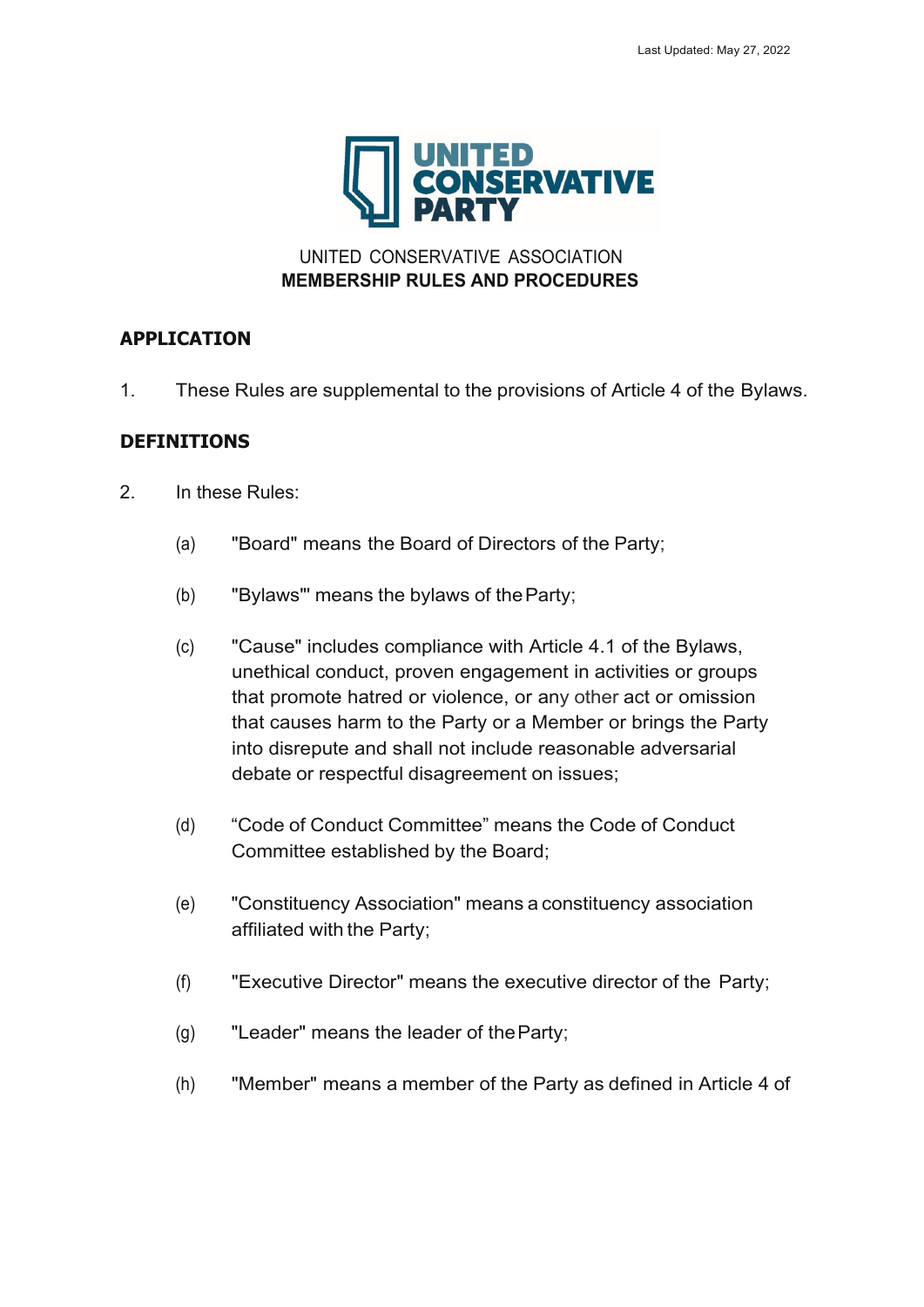the Bylaws and whose name appears:

- (i) on the Party's official membership list,or
- (ii) on the roll of honourary and lifetime members;
- (i) "Party" means the United Conservative Association and the United Conservative Party; and
- (j) "Rules" means the Membership Rules and Procedures.
- 3. Other terms defined in the Bylaws shall have the same meaning in these Rules.

# **PERSONS REQUIRED TO BE MEMBERS**

- 4. The Leader, every member of the Board, every member of a Constituency Association board, every member of Caucus, every Party officer, every person who serves on a committee of the Board, Party or a Constituency Association, every contestant in Party nomination contests, every contestant for the leadership of the Party, and every nominated candidate of the Party shall maintain a current membership in the Party.
- 5. The membership of a person is deemed to be continuous where the membership of that person has lapsed or expired and the person applies for and is accepted as a member within 30 days.

## **HONOURARY AND LIFETIME MEMBERS**

6. The Board may grant honourary or lifetime memberships to persons who have provided distinguished service to the Party, the Progressive Conservative Association of Alberta, the Wildrose Party, the Progressive Conservative Party of Canada, the Reform Party of Canada or the Conservative Party of Canada.

## **SUSPENSION OR REVOCATION OF MEMBERSHIP**

7. The Executive Director may suspend orrevoke the membership of any Member for Cause.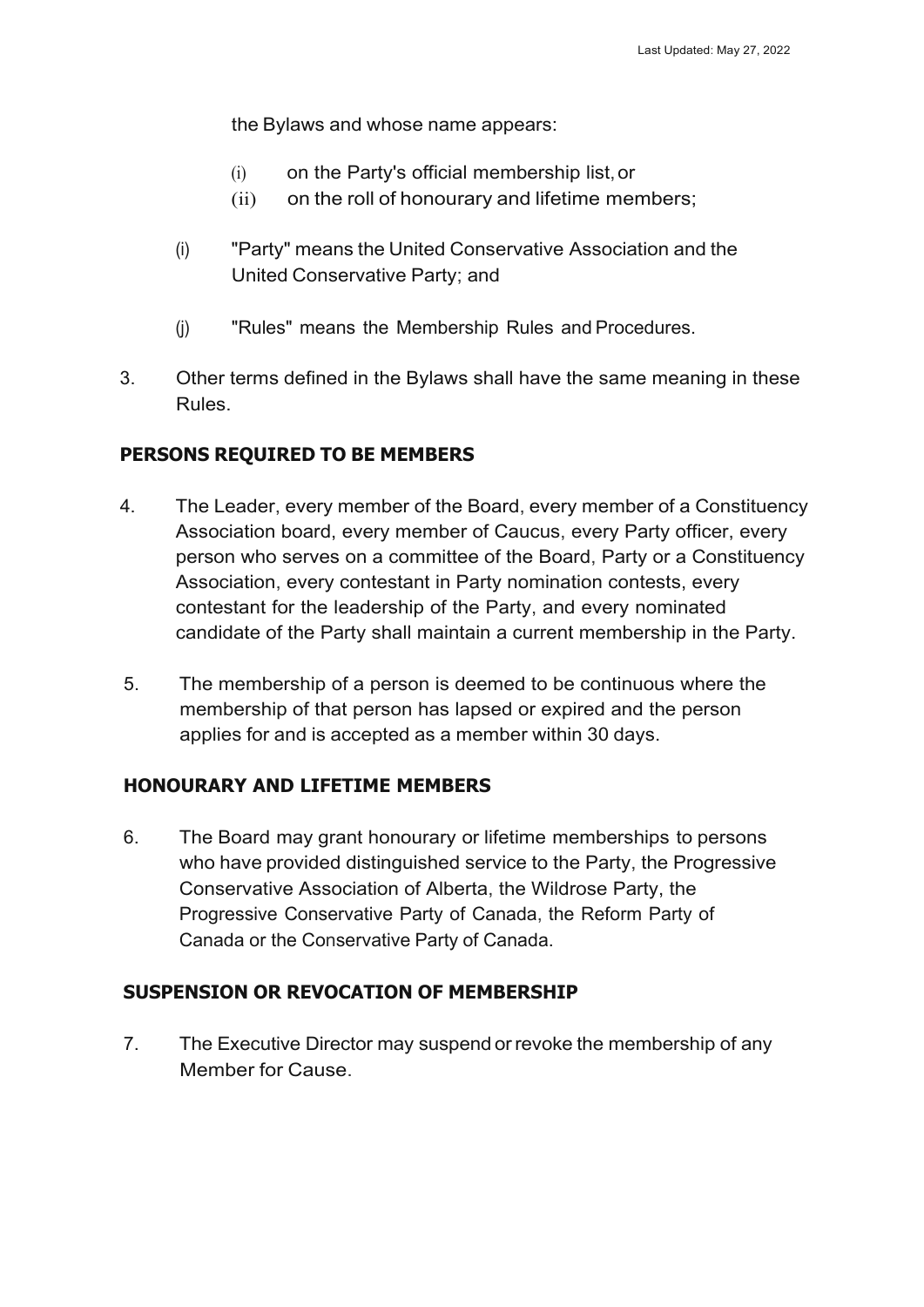- 8. During an election campaign, the Leader may suspend or revoke the membership of any Member for Cause.
- 9. In the event the Leader or Executive Director suspends or revokes the membership of any Member, the Member shall be notified of the decision and will be advised that the decision will be reviewed by the Code of Conduct Committee. The Board will be notified of any membership suspension or revocation immediately.
- 10. The Code of Conduct Committee will confirm or overturn membership suspensions and revocations not later than 48 hours after the Member is notified of the membership suspension or revocation. The Member will be advised of the decision of the Code of Conduct Committee and if the suspension or revocation is confirmed the Member will be advised that they may apply tothe Board to have the revocation set aside.

# **Membership in Good Standing**

- 11. Article 4.8 provides a Member in good standing is one who has a current membership number as provided by the Party. For greater clarity, a Member who meets the criteria set out in Article 4.1 will be provided a membership number effective on the date the party receives his or her application for membership. Honorary or lifetime members will be provided a membership number effective on the date the Board approves his or her honorary membership.
- 12. For the purposes of calculating twenty-one (21) days in Article 4.7.3, the day of the membership cut off is not counted and the date that the meeting is called to order will be counted. In the event a meeting lasts for more than one day, the membership cut off for the entire meeting will be calculated using the day the meeting is called to order.

## **EXECUTIVE DIRECTOR'S AUTHORITY**

13. The Executive Director may: